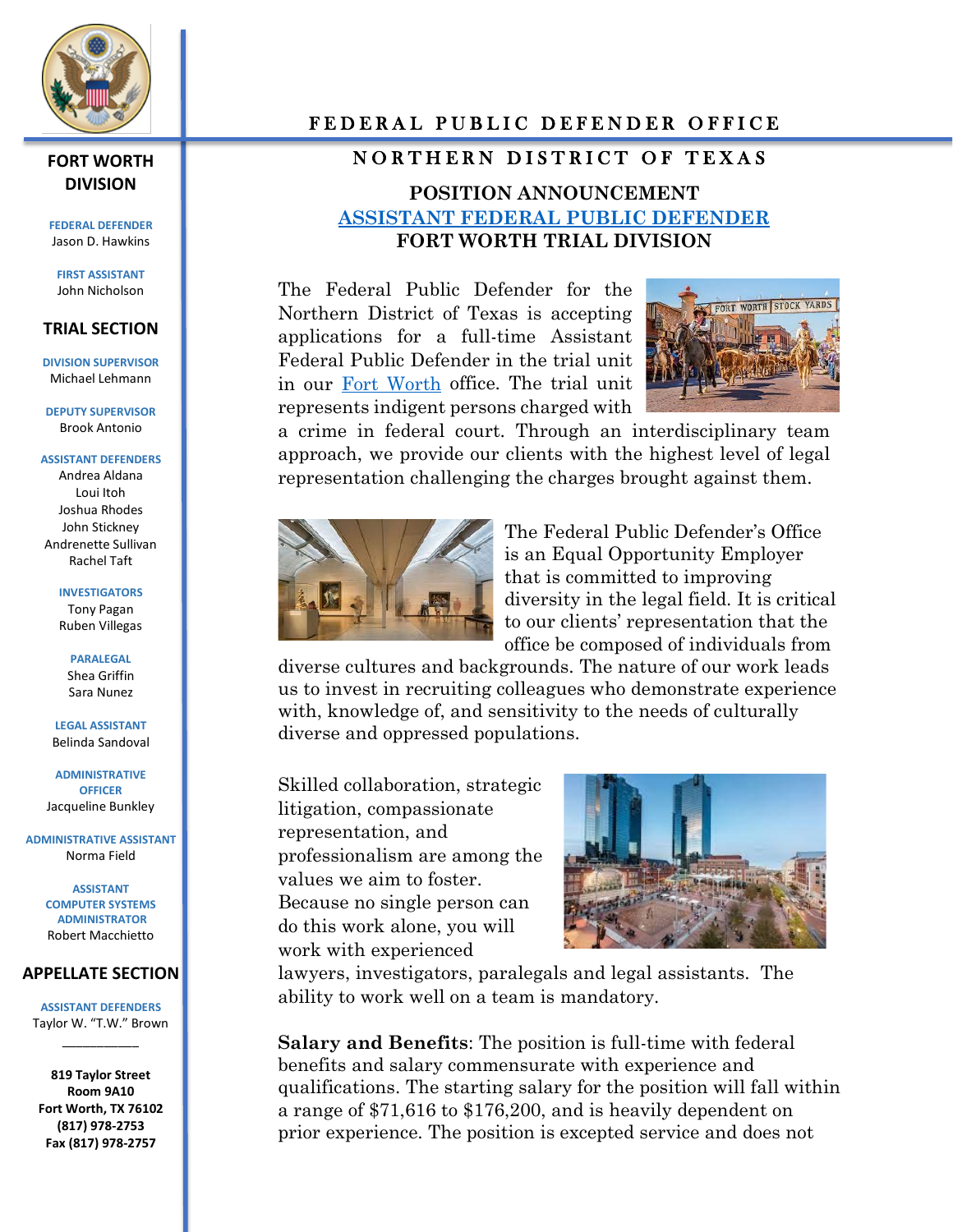carry the tenure rights of the competitive Civil Service. Federal benefits include health and life insurance, retirement, and the Thrift Savings Plan. Salary is payable only by direct deposit. Appointment and retention is subject to a satisfactory background check.

**Job Description:** An Assistant Federal Defender provides legal representation to clients charged with federal criminal offenses before federal magistrate and district courts in the Northern District of Texas, United States Court of Appeals for the Fifth Circuit, and Supreme Court of the United States. We practice at the highest level and



attorneys with the office have argued five times before the Supreme Court of the United States.

The typical caseload involves people charged with federal crimes ranging from possession of guns and drugs, immigration offenses, fraud, complex white collar fraud cases, and international and domestic terrorism. Responsibilities include managing a caseload; preparing original pleadings, motions and briefs; reviewing discovery documents, interviewing witnesses, developing litigation strategies, meeting with clients; working with experts; assisting CJA panel attorneys; and appearing on behalf of clients in court.



**Travel is required.** The Northern District of Texas covers a 96,000 square mile area and encompasses seven separate divisions. The Northern District runs from the tip of the Panhandle down through the plains of Lubbock to the big country of Abilene and San Angelo. The district boundary then turns east to the Dallas-Fort Worth

metroplex and up to Wichita Falls. You will be constantly collaborating with lawyers and support staff in other divisions and occasionally find yourself defending cases in all divisions of the Northern District of Texas.

**Requirements and Qualifications:** The Assistant Federal Public Defender must be 1) a graduate of an accredited law school; 2) admitted to practice in good standing before a state bar by September 2022; and 3) have the ability to be licensed to practice in the United States District Court for the Northern District of Texas no later than the initial hire date.

Federal criminal legal experience is preferred, but not required. Applicants must have strong writing and advocacy skills; an established capacity or demonstrated aptitude for excellence in criminal defense; a sterling reputation for personal and professional integrity; a commitment to the representation of indigent people; and



an ability to work well in a team environment. Applicants must be a U.S. Citizen or a lawful permanent resident who is eligible to work in the U.S., and is either currently seeking U.S. Citizenship or intends to become a U.S. Citizen when eligible. *Fluency in Spanish is very desirable.*